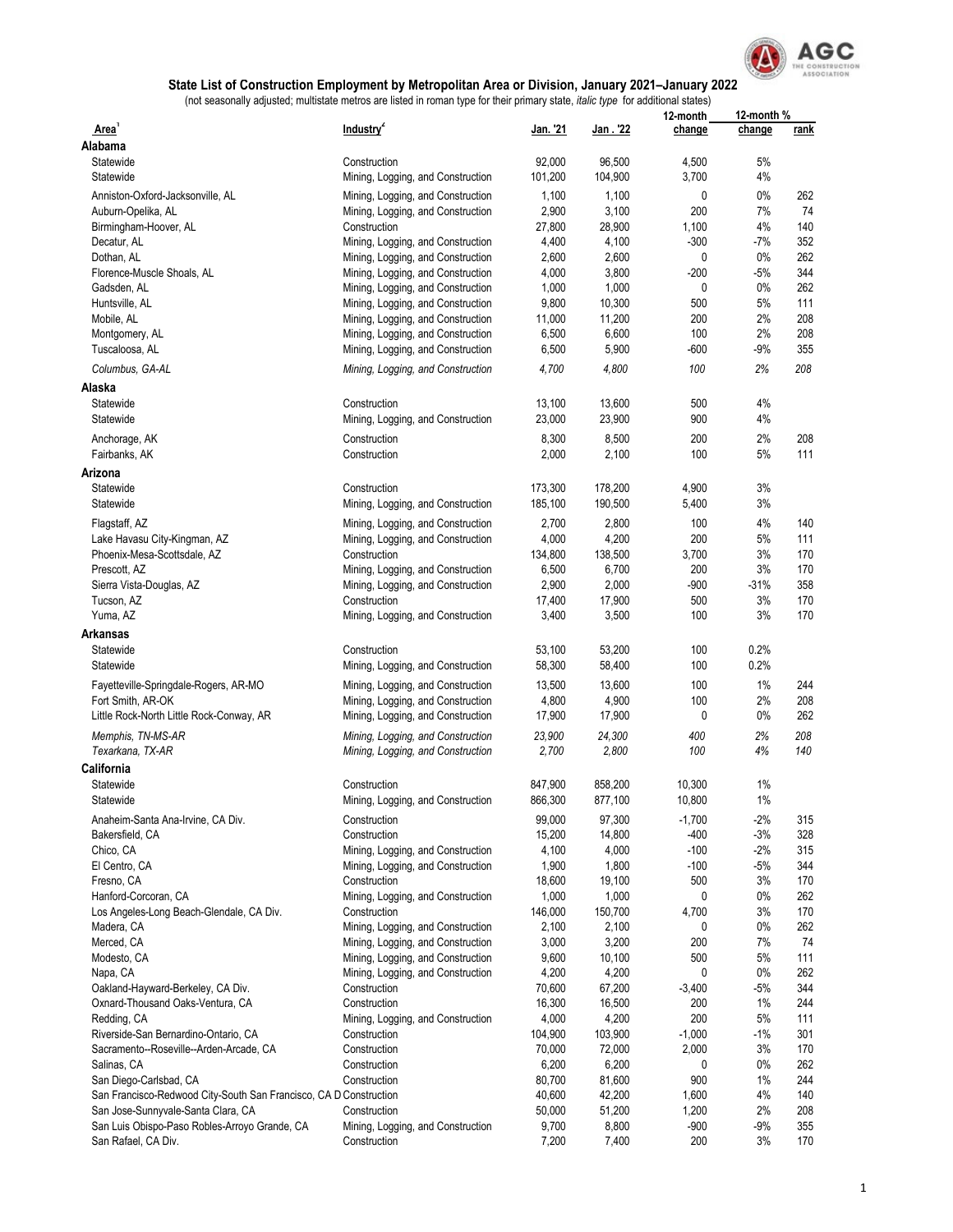

| Area'                                                              | Industry <sup>2</sup>                                                  | Jan. '21        | Jan . '22       | 12-month<br>change | 12-month %<br>change | <u>rank</u> |
|--------------------------------------------------------------------|------------------------------------------------------------------------|-----------------|-----------------|--------------------|----------------------|-------------|
| Santa Cruz-Watsonville, CA                                         | Mining, Logging, and Construction                                      | 4,500           | 4,600           | 100                | 2%                   | 208         |
| Santa Maria-Santa Barbara, CA                                      | Construction                                                           | 8,800           | 8,700           | $-100$             | $-1\%$               | 301         |
| Santa Rosa, CA                                                     | Construction                                                           | 15,500          | 15,400          | $-100$             | $-1%$                | 301         |
| Stockton-Lodi, CA                                                  | Construction                                                           | 12,900          | 13,400          | 500                | 4%                   | 140         |
| Vallejo-Fairfield, CA                                              | Construction                                                           | 11,000          | 11,400          | 400                | 4%                   | 140         |
| Visalia-Porterville, CA                                            | Mining, Logging, and Construction                                      | 6,500           | 7,100           | 600                | 9%                   | 45          |
| Yuba City, CA                                                      | Mining, Logging, and Construction                                      | 2,600           | 2,700           | 100                | 4%                   | 140         |
| Colorado                                                           |                                                                        |                 |                 |                    |                      |             |
| Statewide                                                          | Construction                                                           | 169,000         | 174,400         | 5,400              | 3%                   |             |
| Statewide                                                          | Mining, Logging, and Construction                                      | 188,300         | 193,900         | 5,600              | 3%                   |             |
| Boulder, CO                                                        | Mining, Logging, and Construction                                      | 5,400           | 5,500           | 100                | 2%                   | 208         |
| Colorado Springs, CO                                               | Mining, Logging, and Construction                                      | 18,500          | 18,300          | $-200$             | $-1\%$               | 301         |
| Denver-Aurora-Lakewood, CO                                         | Mining, Logging, and Construction                                      | 104,600         | 106,700         | 2,100              | 2%                   | 208         |
| Fort Collins, CO                                                   | Mining, Logging, and Construction                                      | 11,400          | 12,100          | 700                | 6%                   | 87          |
| Grand Junction, CO                                                 | Mining, Logging, and Construction                                      | 5,600           | 6,100<br>15,300 | 500<br>500         | 9%<br>3%             | 45<br>170   |
| Greeley, CO<br>Pueblo, CO                                          | Mining, Logging, and Construction<br>Mining, Logging, and Construction | 14,800<br>3,700 | 3,900           | 200                | 5%                   | 111         |
|                                                                    |                                                                        |                 |                 |                    |                      |             |
| Connecticut                                                        |                                                                        |                 |                 |                    |                      |             |
| Statewide                                                          | Construction                                                           | 53,400          | 56,400          | 3,000              | 6%                   |             |
| Statewide                                                          | Mining, Logging, and Construction                                      | 53,800          | 56,900          | 3,100              | 6%                   |             |
| Bridgeport-Stamford-Norwalk, CT NECTA                              | Mining, Logging, and Construction                                      | 11,300          | 12,300          | 1,000              | 9%                   | 45          |
| Hartford-West Hartford-East Hartford, CT NECTA                     | Mining, Logging, and Construction                                      | 18,400          | 19,700          | 1,300              | 7%                   | 74          |
| New Haven, CT NECTA                                                | Mining, Logging, and Construction                                      | 10,400          | 10,100          | $-300$             | $-3%$                | 328         |
| Norwich-New London-Westerly, CT-RI NECTA<br>Waterbury, CT NECTA    | Mining, Logging, and Construction<br>Mining, Logging, and Construction | 3,600<br>2,400  | 3,800<br>2,700  | 200<br>300         | 6%<br>13%            | 87<br>15    |
|                                                                    |                                                                        |                 |                 |                    |                      |             |
| Springfield, MA-CT NECTA                                           | Mining, Logging, and Construction                                      | 10,400          | 11,400          | 1,000              | 10%                  | 37          |
| Worcester, MA-CT NECTA                                             | Mining, Logging, and Construction                                      | 10,900          | 10,500          | -400               | -4%                  | 337         |
| Delaware                                                           |                                                                        |                 |                 |                    |                      |             |
| Statewide                                                          | Mining, Logging, and Construction                                      | 22,200          | 22,700          | 500                | 2%                   |             |
| Dover, DE                                                          | Mining, Logging, and Construction                                      | 2,800           | 2,800           | 0                  | 0%                   | 262         |
| Wilmington, DE-MD-NJ Div.                                          | Mining, Logging, and Construction                                      | 16,100          | 16,500          | 400                | 2%                   | 208         |
| Salisbury, MD-DE                                                   | Mining, Logging, and Construction                                      | 9,300           | 9,400           | 100                | 1%                   | 244         |
| <b>District of Columbia</b>                                        |                                                                        |                 |                 |                    |                      |             |
| Washington, DC                                                     | Mining, Logging, and Construction                                      | 14,500          | 15,000          | 500                | 3%                   | 170         |
| Florida                                                            |                                                                        |                 |                 |                    |                      |             |
| Statewide                                                          | Construction                                                           | 561,400         | 575,700         | 14,300             | 3%                   |             |
| Statewide                                                          | Mining, Logging, and Construction                                      | 566,800         | 581,000         | 14,200             | 3%                   |             |
| Cape Coral-Fort Myers, FL                                          | Mining, Logging, and Construction                                      | 33,100          | 33,500          | 400                | 1%                   | 244         |
| Crestview-Fort Walton Beach-Destin, FL                             | Mining, Logging, and Construction                                      | 7,100           | 7,100           | 0                  | 0%                   | 262         |
| Deltona-Daytona Beach-Ormond Beach, FL                             | Mining, Logging, and Construction                                      | 14,000          | 14,500          | 500                | 4%                   | 140         |
| Fort Lauderdale-Pompano Beach-Deerfield Beach, FL Div Construction |                                                                        | 47,700          | 48,400          | 700                | 1%                   | 244         |
| Gainesville, FL                                                    | Mining, Logging, and Construction                                      | 6,100           | 6,200           | 100                | 2%                   | 208         |
| Jacksonville, FL                                                   | Construction                                                           | 46,000          | 50,000          | 4,000              | 9%                   | 45          |
| Lakeland-Winter Haven, FL                                          | Mining, Logging, and Construction                                      | 15,200          | 14,500          | $-700$             | $-5%$                | 344         |
| Miami-Miami Beach-Kendall, FL Div.                                 | Construction                                                           | 51,500          | 51,100          | $-400$             | $-1%$                | 301         |
| Naples-Immokalee-Marco Island, FL                                  | Mining, Logging, and Construction                                      | 17,300          | 18,200          | 900                | 5%                   | 111         |
| North Port-Sarasota-Bradenton, FL                                  | Mining, Logging, and Construction                                      | 26,600          | 27,100          | 500                | 2%                   | 208         |
| Ocala, FL                                                          | Mining, Logging, and Construction                                      | 8,800           | 9,000           | 200                | 2%                   | 208         |
| Orlando-Kissimmee-Sanford, FL<br>Palm Bay-Melbourne-Titusville, FL | Construction                                                           | 81,200          | 83,400          | 2,200              | 3%                   | 170         |
| Panama City, FL                                                    | Mining, Logging, and Construction<br>Mining, Logging, and Construction | 16,800<br>6,900 | 17,100<br>6,900 | 300<br>0           | 2%<br>$0\%$          | 208<br>262  |
| Pensacola-Ferry Pass-Brent, FL                                     | Mining, Logging, and Construction                                      | 12,500          | 12,800          | 300                | 2%                   | 208         |
| Port St. Lucie, FL                                                 | Mining, Logging, and Construction                                      | 12,300          | 12,100          | $-200$             | $-2%$                | 315         |
| Punta Gorda, FL                                                    | Mining, Logging, and Construction                                      | 4,600           | 4,700           | 100                | 2%                   | 208         |
| Sebastian-Vero Beach, FL                                           | Mining, Logging, and Construction                                      | 4,300           | 4,400           | 100                | 2%                   | 208         |
| Tallahassee, FL                                                    | Mining, Logging, and Construction                                      | 8,100           | 7,900           | $-200$             | $-2%$                | 315         |
| Tampa-St. Petersburg-Clearwater, FL                                | Construction                                                           | 83,700          | 85,400          | 1,700              | 2%                   | 208         |
| West Palm Beach-Boca Raton-Delray Beach, FL Div.                   | Construction                                                           | 37,600          | 39,000          | 1,400              | 4%                   | 140         |
| Georgia                                                            |                                                                        |                 |                 |                    |                      |             |
| Statewide                                                          | Construction                                                           | 199,400         | 207,300         | 7,900              | 4%                   |             |
| Statewide                                                          | Mining, Logging, and Construction                                      | 208,900         | 216,900         | 8,000              | 4%                   |             |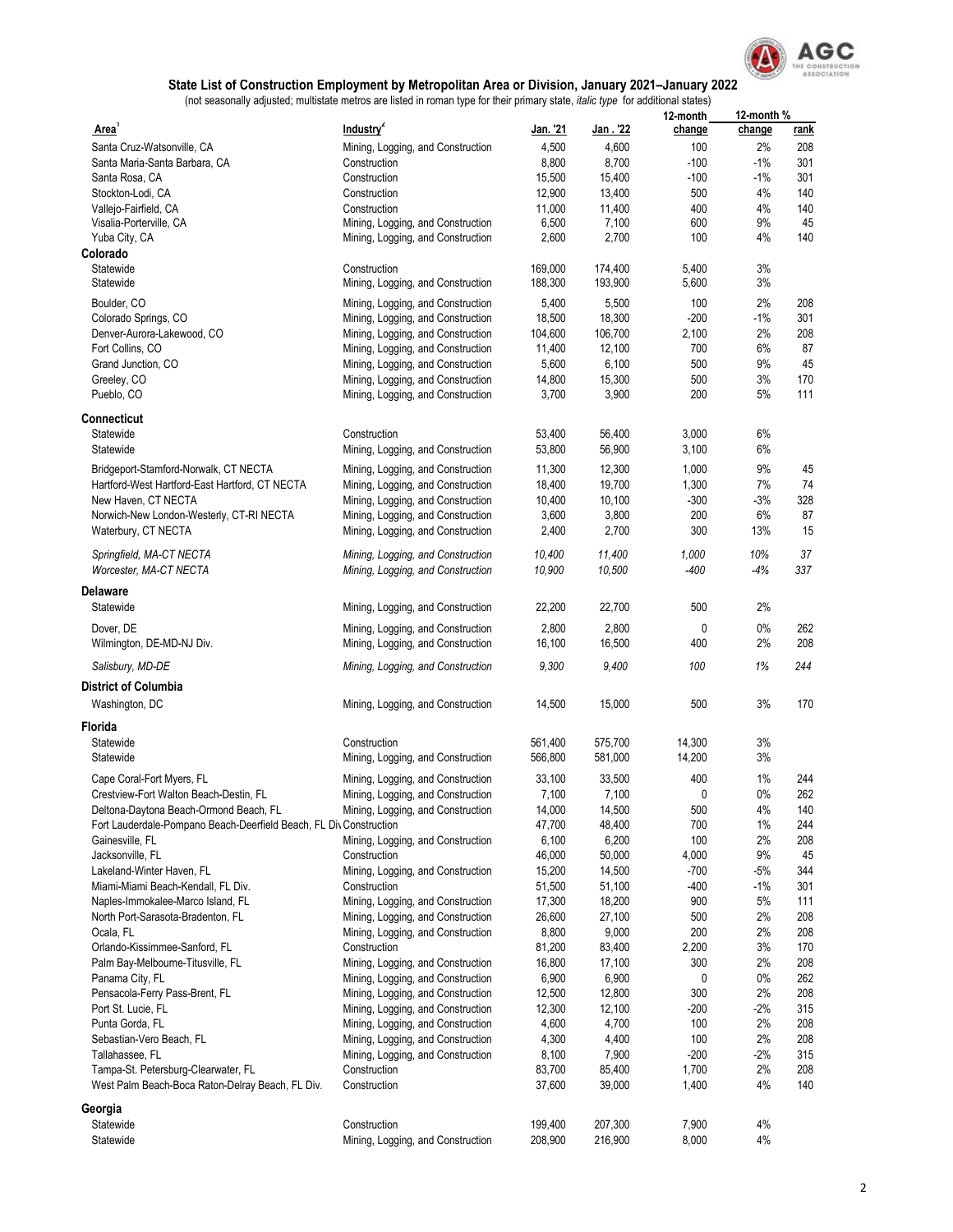

|                                               |                                                   |                    |                    | 12-month       | 12-month %     |             |
|-----------------------------------------------|---------------------------------------------------|--------------------|--------------------|----------------|----------------|-------------|
| Area'                                         | Industry <sup>2</sup>                             | <u> Jan. '21</u>   | <u> Jan . '22</u>  | change         | change         | <u>rank</u> |
| Atlanta-Sandy Springs-Roswell, GA             | Construction                                      | 126,300            | 133,400            | 7,100          | 6%             | 87          |
| Augusta-Richmond County, GA-SC                | Mining, Logging, and Construction                 | 19,900             | 18,800             | $-1,100$       | -6%            | 350         |
| Columbus, GA-AL                               | Mining, Logging, and Construction                 | 4,700              | 4,800              | 100            | 2%             | 208         |
| Savannah, GA                                  | Mining, Logging, and Construction                 | 7,900              | 8,300              | 400            | 5%             | 111         |
|                                               |                                                   |                    |                    | 100            | 1%             | 244         |
| Chattanooga, TN-GA                            | Mining, Logging, and Construction                 | 11,300             | 11,400             |                |                |             |
| Hawaii                                        |                                                   |                    |                    |                |                |             |
| Statewide                                     | Mining, Logging, and Construction                 | 36,300             | 35,200             | $-1,100$       | $-3%$          |             |
| Kahului-Wailuku-Lahaina, HI                   | Mining, Logging, and Construction                 | 4,200              | 4,100              | $-100$         | -2%            | 315         |
| Urban Honolulu, HI                            | Mining, Logging, and Construction                 | 26,500             | 25,400             | $-1,100$       | $-4%$          | 337         |
| ldaho                                         |                                                   |                    |                    |                |                |             |
| Statewide                                     | Construction                                      | 54,600             | 56,800             | 2,200          | 4%             |             |
| Statewide                                     | Mining, Logging, and Construction                 | 58,400             | 60,900             | 2,500          | 4%             |             |
| Boise City, ID                                | Mining, Logging, and Construction                 | 28,300             | 29,800             | 1,500          | 5%             | 111         |
| Coeur d'Alene, ID                             | Construction                                      | 6,000              | 6,200              | 200            | 3%             | 170         |
| Idaho Falls, ID                               | Mining, Logging, and Construction                 | 4,400              | 4,800              | 400            | 9%             | 45          |
| Lewiston, ID-WA                               | Construction                                      | 1,500              | 1,400              | $-100$         | $-7%$          | 352         |
| Pocatello, ID                                 | Mining, Logging, and Construction                 | 1,800              | 2,000              | 200            | 11%            | 24          |
|                                               |                                                   | 3,500              | 3,600              | 100            | 3%             | 170         |
| Logan, UT-ID                                  | Mining, Logging, and Construction                 |                    |                    |                |                |             |
| Illinois                                      |                                                   |                    |                    |                |                |             |
| Statewide<br>Statewide                        | Construction<br>Mining, Logging, and Construction | 195,100<br>201,300 | 196,100<br>202,500 | 1,000<br>1,200 | $1\%$<br>$1\%$ |             |
|                                               |                                                   |                    |                    |                |                |             |
| Bloomington, IL                               | Mining, Logging, and Construction                 | 2,500              | 3,000              | 500            | 20%            | 4           |
| Champaign-Urbana, IL                          | Mining, Logging, and Construction                 | 3,500              | 3,400              | $-100$         | $-3%$          | 328         |
| Chicago-Naperville-Arlington Heights, IL Div. | Construction                                      | 113,300            | 116,500            | 3,200          | 3%             | 170         |
| Danville, IL                                  | Mining, Logging, and Construction                 | 600                | 500                | $-100$         | $-17%$         | 357         |
| Davenport-Moline-Rock Island, IA-IL           | Mining, Logging, and Construction                 | 8,500              | 9,200              | 700            | 8%             | 57          |
| Decatur, IL                                   | Mining, Logging, and Construction                 | 3,100              | 3,700              | 600            | 19%            | 5           |
| Elgin, IL Div.                                | Construction                                      | 11,800             | 11,800             | 0              | 0%             | 262         |
| Kankakee, IL                                  | Mining, Logging, and Construction                 | 1,200              | 1,200              | 0              | $0\%$          | 262         |
| Lake County-Kenosha County, IL-WI Div.        | Construction                                      | 12,800             | 13,200             | 400            | 3%             | 170         |
| Peoria, IL                                    | Mining, Logging, and Construction                 | 7,300              | 7,100              | $-200$         | $-3%$          | 328         |
| Rockford, IL                                  | Mining, Logging, and Construction                 | 4,600              | 5,100              | 500            | 11%            | 24          |
| Springfield, IL                               | Mining, Logging, and Construction                 | 3,100              | 3,200              | 100            | 3%             | 170         |
| St. Louis, MO-IL                              | Mining, Logging, and Construction                 | 63,800             | 67,400             | 3,600          | 6%             | 87          |
| Indiana<br>Statewide                          | Construction                                      | 137,500            | 148,600            | 11,100         | 8%             |             |
| Statewide                                     | Mining, Logging, and Construction                 | 142,300            | 153,700            | 11,400         | $8\%$          |             |
|                                               |                                                   |                    |                    |                |                |             |
| Bloomington, IN                               | Mining, Logging, and Construction                 | 2,900              | 3,100              | 200            | $7\%$          | 74          |
| Columbus, IN                                  | Mining, Logging, and Construction                 | 1,600              | 1,800              | 200            | 13%            | 15          |
| Elkhart-Goshen, IN                            | Mining, Logging, and Construction                 | 3,700              | 3,800              | 100            | 3%             | 170         |
| Evansville, IN-KY                             | Mining, Logging, and Construction                 | 8,900              | 8,900              | 0              | 0%             | 262         |
| Fort Wayne, IN                                | Mining, Logging, and Construction                 | 10,900             | 11,500             | 600            | 6%             | 87          |
| Gary, IN Div.                                 | Construction                                      | 14,200             | 16,200             | 2,000          | 14%            | 13          |
| Indianapolis-Carmel-Anderson, IN              | Construction                                      | 53,200             | 56,300             | 3,100          | 6%             | 87          |
| Kokomo, IN                                    | Mining, Logging, and Construction                 | 1,200              | 1,300              | 100            | 8%             | 57          |
| Lafayette-West Lafayette, IN                  | Mining, Logging, and Construction                 | 3,700              | 3,800              | 100            | 3%             | 170         |
| Michigan City-La Porte, IN                    | Mining, Logging, and Construction                 | 1,800              | 1,800              | 0              | 0%             | 262         |
| Muncie, IN                                    | Mining, Logging, and Construction                 | 1,500              | 1,500              | 0              | $0\%$          | 262         |
| South Bend-Mishawaka, IN-MI                   | Mining, Logging, and Construction                 | 5,300              | 5,600              | 300            | 6%             | 87          |
| Terre Haute, IN                               | Mining, Logging, and Construction                 | 3,300              | 3,600              | 300            | 9%             | 45          |
| Cincinnati, OH-KY-IN                          | Mining, Logging, and Construction                 | 46,600             | 48,700             | 2,100          | 5%             | 111         |
| Louisville/Jefferson County, KY-IN            | Mining, Logging, and Construction                 | 27,900             | 28,800             | 900            | 3%             | 170         |
| lowa                                          |                                                   |                    |                    |                |                |             |
| Statewide                                     | Construction                                      | 66,900             | 68,900             | 2,000          | 3%             |             |
| Statewide                                     | Mining, Logging, and Construction                 | 68,800             | 71,000             | 2,200          | 3%             |             |
| Cedar Rapids, IA                              | Mining, Logging, and Construction                 | 7,600              | 8,500              | 900            | 12%            | 22          |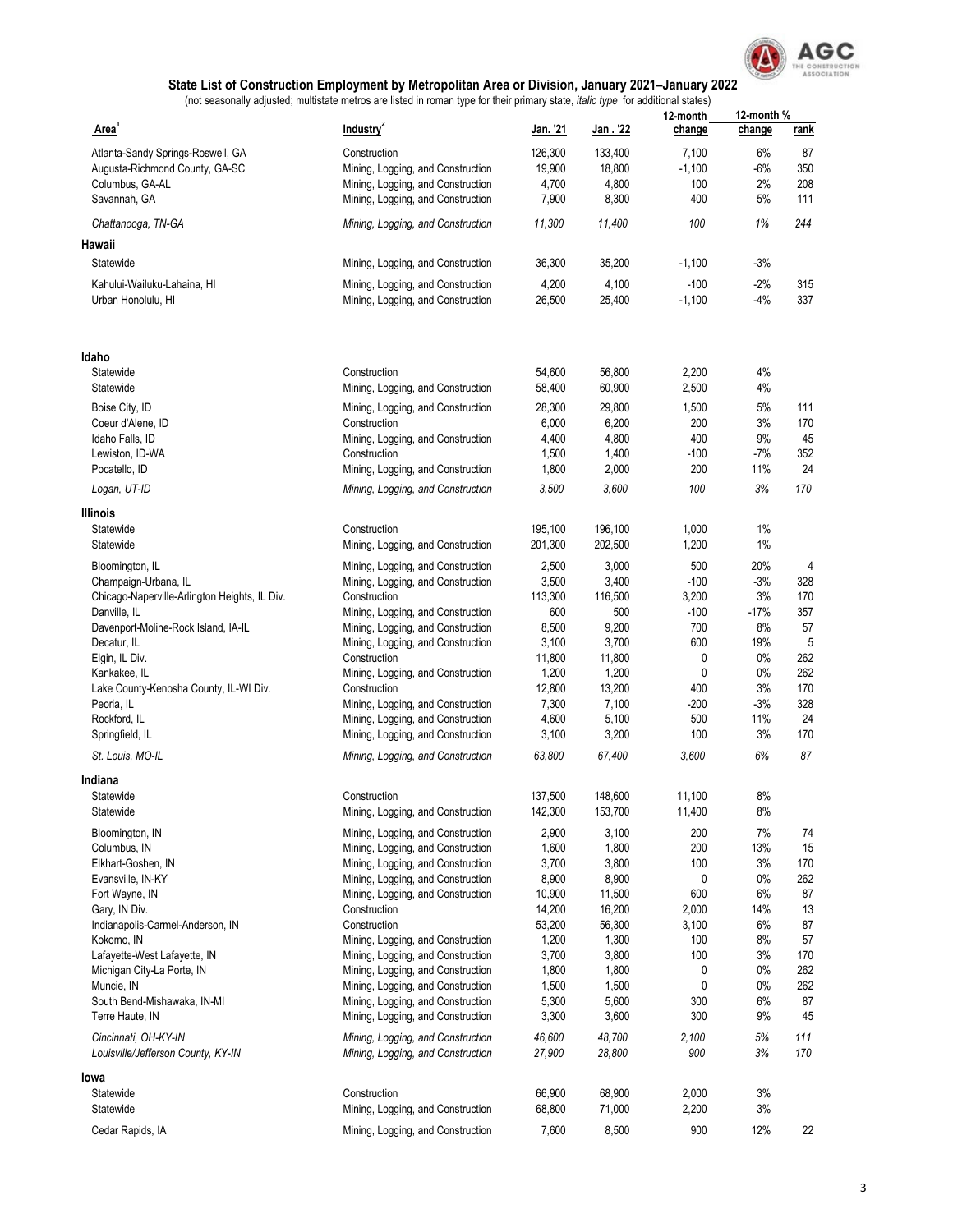

|                                                                                      |                                                            |                    |                    | 12-month        | 12-month %   |                       |
|--------------------------------------------------------------------------------------|------------------------------------------------------------|--------------------|--------------------|-----------------|--------------|-----------------------|
| Area <sup>1</sup><br>Des Moines-West Des Moines, IA                                  | Industry <sup>2</sup><br>Mining, Logging, and Construction | Jan. '21<br>18,500 | Jan. '22<br>19,500 | change<br>1,000 | change<br>5% | <u>rank</u><br>111    |
|                                                                                      | Mining, Logging, and Construction                          | 8,500              | 9,200              | 700             | 8%           | 57                    |
| Davenport-Moline-Rock Island, IA-IL<br>Omaha-Council Bluffs, NE-IA                   | Mining, Logging, and Construction                          | 27,700             | 28,700             | 1,000           | 4%           | 140                   |
| Kansas                                                                               |                                                            |                    |                    |                 |              |                       |
| Statewide                                                                            | Construction                                               | 60,500             | 63,200             | 2,700           | 4%           |                       |
| Statewide                                                                            | Mining, Logging, and Construction                          | 66,000             | 68,800             | 2,800           | 4%           |                       |
| Kansas City, KS                                                                      | Mining, Logging, and Construction                          | 21,000             | 22,900             | 1,900           | 9%           | 45                    |
| Topeka, KS                                                                           | Mining, Logging, and Construction                          | 5,400              | 5,300              | $-100$          | $-2\%$       | 315                   |
| Wichita, KS                                                                          | Mining, Logging, and Construction                          | 16,300             | 17,600             | 1,300           | 8%           | 57                    |
| Kansas City, MO                                                                      | Mining, Logging, and Construction                          | 29,600             | 30,400             | 800             | 3%           | 170                   |
| Kentucky                                                                             |                                                            |                    |                    |                 |              |                       |
| Statewide                                                                            | Construction                                               | 74,500             | 75,500             | 1,000           | $1\%$        |                       |
| Statewide                                                                            | Mining, Logging, and Construction                          | 81,900             | 82,900             | 1,000           | $1\%$        |                       |
| Bowling Green, KY                                                                    | Mining, Logging, and Construction                          | 3,000              | 3,200              | 200             | 7%           | 74                    |
| Elizabethtown-Fort Knox, KY                                                          | Mining, Logging, and Construction                          | 2,000              | 2,200              | 200             | 10%          | 37                    |
| Lexington-Fayette, KY                                                                | Mining, Logging, and Construction                          | 12,800             | 12,700             | $-100$          | $-1\%$       | 301                   |
| Louisville/Jefferson County, KY-IN                                                   | Mining, Logging, and Construction                          | 27,900             | 28,800             | 900             | 3%           | 170                   |
| Owensboro, KY                                                                        | Mining, Logging, and Construction                          | 2,200              | 2,300              | 100             | 5%           | 111                   |
| Clarksville, TN-KY                                                                   | Mining, Logging, and Construction                          | 3,500              | 3,700              | 200             | 6%           | 87                    |
| Cincinnati, OH-KY-IN                                                                 | Mining, Logging, and Construction                          | 46,600             | 48,700             | 2,100           | 5%           | 111                   |
| Evansville, IN-KY                                                                    | Mining, Logging, and Construction                          | 8,900              | 8,900              | 0               | 0%           | 262                   |
| Huntington-Ashland, WV-KY-OH                                                         | Mining, Logging, and Construction                          | 6,200              | 6,900              | 700             | 11%          | 24                    |
| Louisiana<br>Statewide                                                               | Construction                                               | 118,800            | 127,100            | 8,300           | 7%           |                       |
| Statewide                                                                            | Mining, Logging, and Construction                          | 147,100            | 157,400            | 10,300          | 7%           |                       |
|                                                                                      |                                                            |                    |                    |                 |              |                       |
| Baton Rouge, LA                                                                      | Construction                                               | 39,600             | 39,900             | 300             | $1\%$        | 244                   |
| Houma-Thibodaux, LA                                                                  | Construction                                               | 4,500              | 4,800              | 300             | 7%           | 74                    |
| Lafayette, LA<br>Lake Charles, LA                                                    | Construction<br>Construction                               | 9,800<br>14,500    | 10,300<br>17,600   | 500<br>3,100    | 5%<br>21%    | 111<br>$\overline{2}$ |
| New Orleans-Metairie, LA                                                             | Construction                                               | 26,400             | 28,500             | 2,100           | 8%           | 57                    |
| Shreveport-Bossier City, LA                                                          | Construction                                               | 7,400              | 8,200              | 800             | 11%          | 24                    |
| Maine                                                                                |                                                            |                    |                    |                 |              |                       |
| Statewide                                                                            | Construction                                               | 29,400             | 30,400             | 1,000           | 3%           |                       |
| Statewide                                                                            | Mining, Logging, and Construction                          | 31,600             | 32,600             | 1,000           | 3%           |                       |
| Bangor, ME NECTA                                                                     | Construction                                               | 3,000              | 3,200              | 200             | 7%           | 74                    |
| Lewiston-Auburn, ME NECTA                                                            | Mining, Logging, and Construction                          | 2,800              | 2,900              | 100             | 4%           | 140                   |
| Portland-South Portland, ME NECTA                                                    | Mining, Logging, and Construction                          | 10,000             | 10,400             | 400             | 4%           | 140                   |
| Dover-Durham, NH-ME NECTA                                                            | Mining, Logging, and Construction                          | 1,800              | 1,900              | 100             | 6%           | 87                    |
| Portsmouth, NH-ME NECTA                                                              | Mining, Logging, and Construction                          | 2,700              | 2,800              | 100             | $4\%$        | 140                   |
| Maryland                                                                             |                                                            |                    |                    |                 |              |                       |
| Statewide                                                                            | Construction                                               | 157,000            | 158,300            | 1,300           | $1\%$        |                       |
| Statewide                                                                            | Mining, Logging, and Construction                          | 158,300            | 159,600            | 1,300           | $1\%$        |                       |
| Baltimore-Columbia-Towson, MD                                                        | Mining, Logging, and Construction                          | 78,500             | 79,000             | 500             | $1\%$        | 244                   |
| Calvert-Charles-Prince George's, MD                                                  | Mining, Logging, and Construction                          | 33,200             | 32,800             | $-400$          | $-1\%$       | 301                   |
| Hagerstown-Martinsburg, MD-WV                                                        | Mining, Logging, and Construction                          | 3,900              | 4,100              | 200             | 5%           | 111                   |
| Salisbury, MD-DE                                                                     | Mining, Logging, and Construction                          | 9,300              | 9,400              | 100             | $1\%$        | 244                   |
| Silver Spring-Frederick-Rockville, MD Div.                                           | Mining, Logging, and Construction                          | 31,800             | 32,700             | 900             | 3%           | 170                   |
| Wilmington, DE-MD-NJ Div.                                                            | Mining, Logging, and Construction                          | 16,100             | 16,500             | 400             | 2%           | 208                   |
| Massachusetts                                                                        |                                                            |                    |                    |                 |              |                       |
| Statewide                                                                            | Construction                                               | 150,900            | 160,400            | 9,500           | 6%           |                       |
| Statewide                                                                            | Mining, Logging, and Construction                          | 151,700            | 161,300            | 9,600           | 6%           |                       |
| Barnstable Town, MA NECTA                                                            | Mining, Logging, and Construction                          | 6,900              | 7,100              | 200             | 3%           | 170                   |
| Boston-Cambridge-Newton, MA NECTA Div.                                               | Mining, Logging, and Construction                          | 68,100             | 72,400             | 4,300           | $6\%$        | 87                    |
| Brockton-Bridgewater-Easton, MA NECTA Div.                                           | Mining, Logging, and Construction                          | 4,700              | 5,100              | 400             | 9%           | 45                    |
| Framingham, MA NECTA Div.                                                            | Mining, Logging, and Construction                          | 8,900              | 9,400              | 500             | 6%           | 87                    |
| Haverhill-Newburyport-Amesbury Town, MA-NH NECTA I Mining, Logging, and Construction |                                                            | 4,800              | 4,900              | 100             | 2%           | 208                   |
| Lawrence-Methuen Town-Salem, MA-NH NECTA Div.                                        | Mining, Logging, and Construction                          | 3,500              | 4,100              | 600             | 17%          | $\overline{7}$        |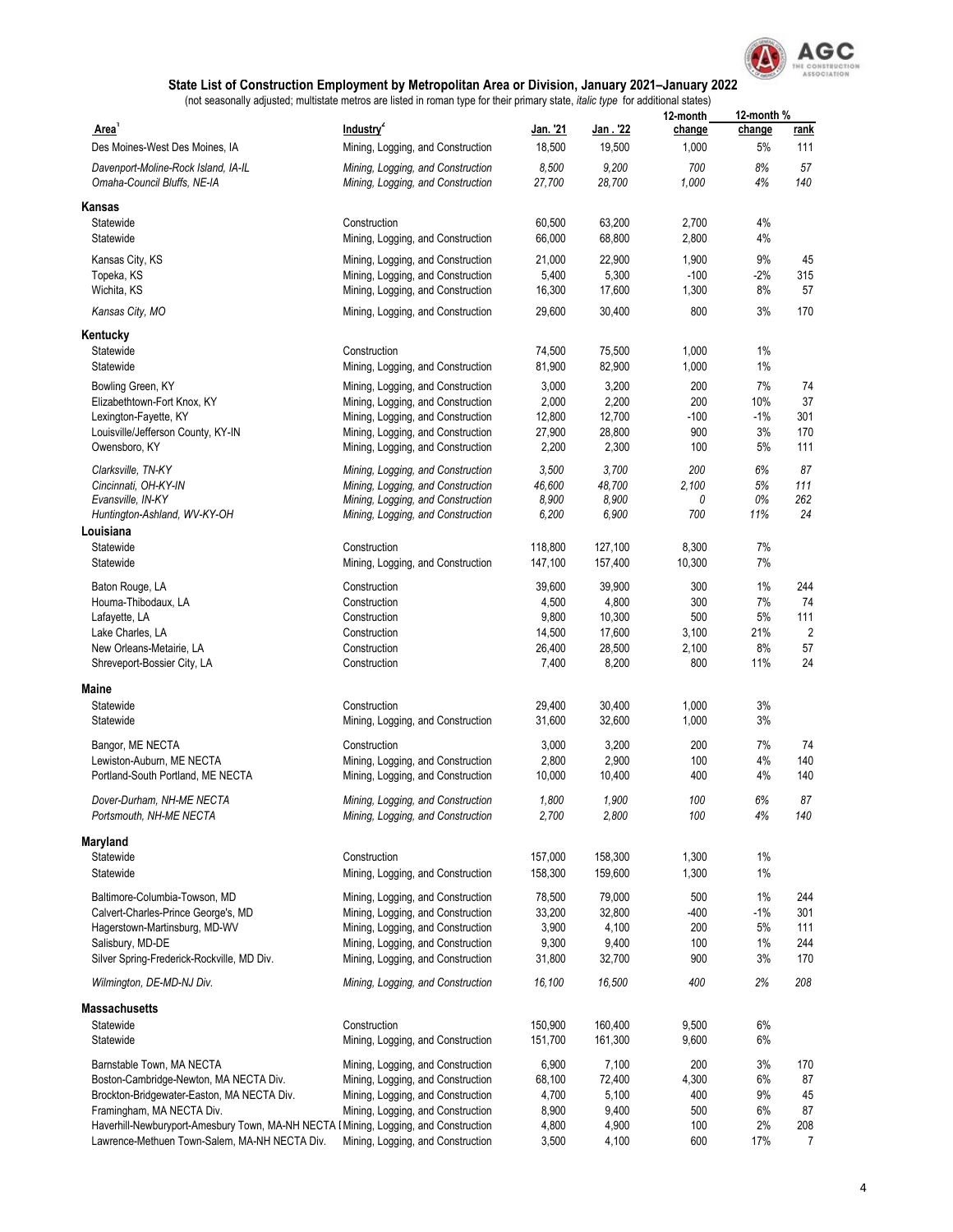

|                                                             |                                                                        |                    |                    | 12-month       | 12-month % |             |
|-------------------------------------------------------------|------------------------------------------------------------------------|--------------------|--------------------|----------------|------------|-------------|
| <b>Area</b>                                                 | Industry <sup>2</sup>                                                  | <u> Jan. '21</u>   | <u> Jan . '22</u>  | change         | change     | <u>rank</u> |
| Leominster-Gardner, MA NECTA                                | Mining, Logging, and Construction                                      | 1,800              | 2,100              | 300            | 17%        | 7           |
| Lowell-Billerica-Chelmsford, MA-NH NECTA Div.               | Mining, Logging, and Construction                                      | 9,300              | 9,700              | 400            | 4%         | 140         |
| Lynn-Saugus-Marblehead, MA NECTA Div.                       | Mining, Logging, and Construction                                      | 1,800              | 1,800              | 0              | 0%         | 262         |
| New Bedford, MA NECTA                                       | Mining, Logging, and Construction                                      | 2,600              | 2,500              | $-100$         | $-4%$      | 337         |
| Peabody-Salem-Beverly, MA NECTA Div.                        | Mining, Logging, and Construction                                      | 3,300              | 3,500              | 200            | 6%         | 87          |
| Pittsfield, MA NECTA                                        | Mining, Logging, and Construction                                      | 1,800              | 1,900              | 100            | 6%         | 87          |
| Springfield, MA-CT NECTA                                    | Mining, Logging, and Construction                                      | 10,400             | 11,400             | 1,000          | 10%        | 37          |
| Taunton-Middleborough-Norton, MA NECTA Div.                 | Mining, Logging, and Construction                                      | 3,600              | 3,700              | 100            | 3%         | 170         |
| Worcester, MA-CT NECTA                                      | Mining, Logging, and Construction                                      | 10,900             | 10,500             | -400           | -4%        | 337         |
| Nashua, NH-MA NECTA Div.<br>Providence-Warwick, RI-MA NECTA | Mining, Logging, and Construction<br>Construction                      | 5,400<br>22,900    | 5,500<br>23,600    | 100<br>700     | 2%<br>3%   | 208<br>170  |
| Michigan                                                    |                                                                        |                    |                    |                |            |             |
| Statewide                                                   | Construction                                                           | 156,100            | 164,200            | 8,100          | 5%         |             |
| Statewide                                                   | Mining, Logging, and Construction                                      | 162,300            | 171,400            | 9,100          | 6%         |             |
| Ann Arbor, MI                                               | Mining, Logging, and Construction                                      | 4,400              | 4,800              | 400            | 9%         | 45          |
| Battle Creek, MI                                            | Mining, Logging, and Construction                                      | 1,600              | 1,700              | 100            | 6%         | 87          |
| Bay City, MI                                                | Mining, Logging, and Construction                                      | 1,100              | 1,300              | 200            | 18%        | 6           |
| Detroit-Dearborn-Livonia, MI Div.                           | Mining, Logging, and Construction                                      | 19,500             | 20,700             | 1,200          | 6%         | 87          |
| Flint, MI                                                   | Mining, Logging, and Construction                                      | 5,100              | 5,500              | 400            | 8%         | 57          |
| Grand Rapids-Wyoming, MI                                    | Mining, Logging, and Construction                                      | 23,900             | 24,900             | 1,000          | 4%         | 140         |
| Jackson, MI                                                 | Mining, Logging, and Construction                                      | 1,900              | 2,100              | 200            | 11%        | 24          |
| Kalamazoo-Portage, MI                                       | Mining, Logging, and Construction                                      | 6,300              | 6,400              | 100            | 2%         | 208         |
| Lansing-East Lansing, MI                                    | Mining, Logging, and Construction                                      | 7,800              | 7,700              | -100           | $-1%$      | 301         |
| Monroe, MI                                                  | Mining, Logging, and Construction                                      | 1,500              | 1,700              | 200            | 13%        | 15          |
| Muskegon, MI                                                | Mining, Logging, and Construction                                      | 2,300              | 2,600              | 300            | 13%        | 15          |
| Niles-Benton Harbor, MI                                     | Mining, Logging, and Construction                                      | 1,800              | 2,000              | 200            | 11%        | 24          |
| Saginaw, MI                                                 | Mining, Logging, and Construction                                      | 2,700              | 3,000              | 300            | 11%        | 24          |
| Warren-Troy-Farmington Hills, MI Div.                       | Mining, Logging, and Construction                                      | 49,900             | 53,700             | 3,800          | 8%         | 57          |
| South Bend-Mishawaka, IN-MI                                 | Mining, Logging, and Construction                                      | 5,300              | 5,600              | 300            | 6%         | 87          |
|                                                             |                                                                        |                    |                    |                |            |             |
| Minnesota                                                   |                                                                        |                    |                    |                |            |             |
| Statewide                                                   | Construction                                                           | 111,200            | 111,100            | -100           | $-0.1%$    |             |
| Statewide                                                   | Mining, Logging, and Construction                                      | 117,200            | 117,400            | 200            | 0.2%       |             |
| Duluth, MN-WI                                               | Mining, Logging, and Construction                                      | 8,500              | 9,400              | 900            | 11%        | 24          |
| Minneapolis-St. Paul-Bloomington, MN-WI                     | Mining, Logging, and Construction                                      | 75,800             | 77,400             | 1,600          | 2%         | 208         |
| Rochester, MN                                               | Mining, Logging, and Construction                                      | 4,400              | 4,800              | 400            | 9%         | 45          |
| St. Cloud, MN                                               | Mining, Logging, and Construction                                      | 6,100              | 7,000              | 900            | 15%        | 12          |
| Fargo, ND-MN                                                | Mining, Logging, and Construction                                      | 7,500              | 7,800              | 300            | 4%         | 140         |
| Grand Forks, ND-MN                                          | Mining, Logging, and Construction                                      | 2,400              | 2,600              | 200            | 8%         | 57          |
| La Crosse-Onalaska, WI-MN                                   | Mining, Logging, and Construction                                      | 2,700              | 2,700              | 0              | 0%         | 262         |
| <b>Mississippi</b>                                          |                                                                        |                    |                    |                |            |             |
| Statewide                                                   | Construction                                                           | 42,500             | 47,400             | 4,900          | 12%        |             |
| Statewide                                                   | Mining, Logging, and Construction                                      | 48,200             | 53,200             | 5,000          | 10%        |             |
| Gulfport-Biloxi-Pascagoula, MS                              | Mining, Logging, and Construction                                      | 7,400              | 8,400              | 1,000          | 14%        | 13          |
| Jackson, MS                                                 | Construction                                                           | 10,500             | 10,700             | 200            | 2%         | 208         |
| Memphis, TN-MS-AR                                           | Mining, Logging, and Construction                                      | 23,900             | 24,300             | 400            | 2%         | 208         |
| Missouri                                                    |                                                                        |                    |                    |                |            |             |
| Statewide<br>Statewide                                      | Construction<br>Mining, Logging, and Construction                      | 122,700<br>126,900 | 129,300<br>133,700 | 6,600<br>6,800 | 5%<br>5%   |             |
|                                                             |                                                                        |                    |                    |                |            |             |
| Kansas City, MO                                             | Mining, Logging, and Construction                                      | 29,600             | 30,400             | 800            | 3%         | 170         |
| Springfield, MO                                             | Mining, Logging, and Construction                                      | 9,700              | 9,600              | $-100$         | $-1\%$     | 301         |
| St. Louis, MO-IL                                            | Mining, Logging, and Construction                                      | 63,800             | 67,400             | 3,600          | 6%         | 87          |
| Fayetteville-Springdale-Rogers, AR-MO<br>Kansas City, KS    | Mining, Logging, and Construction<br>Mining, Logging, and Construction | 13,500<br>21,000   | 13,600<br>22,900   | 100<br>1,900   | 1%<br>9%   | 244<br>45   |
| Montana                                                     |                                                                        |                    |                    |                |            |             |
| Statewide                                                   | Construction                                                           | 28,900             | 30,200             | 1,300          | 4%         |             |
| Statewide                                                   | Mining, Logging, and Construction                                      | 35,400             | 37,000             | 1,600          | 5%         |             |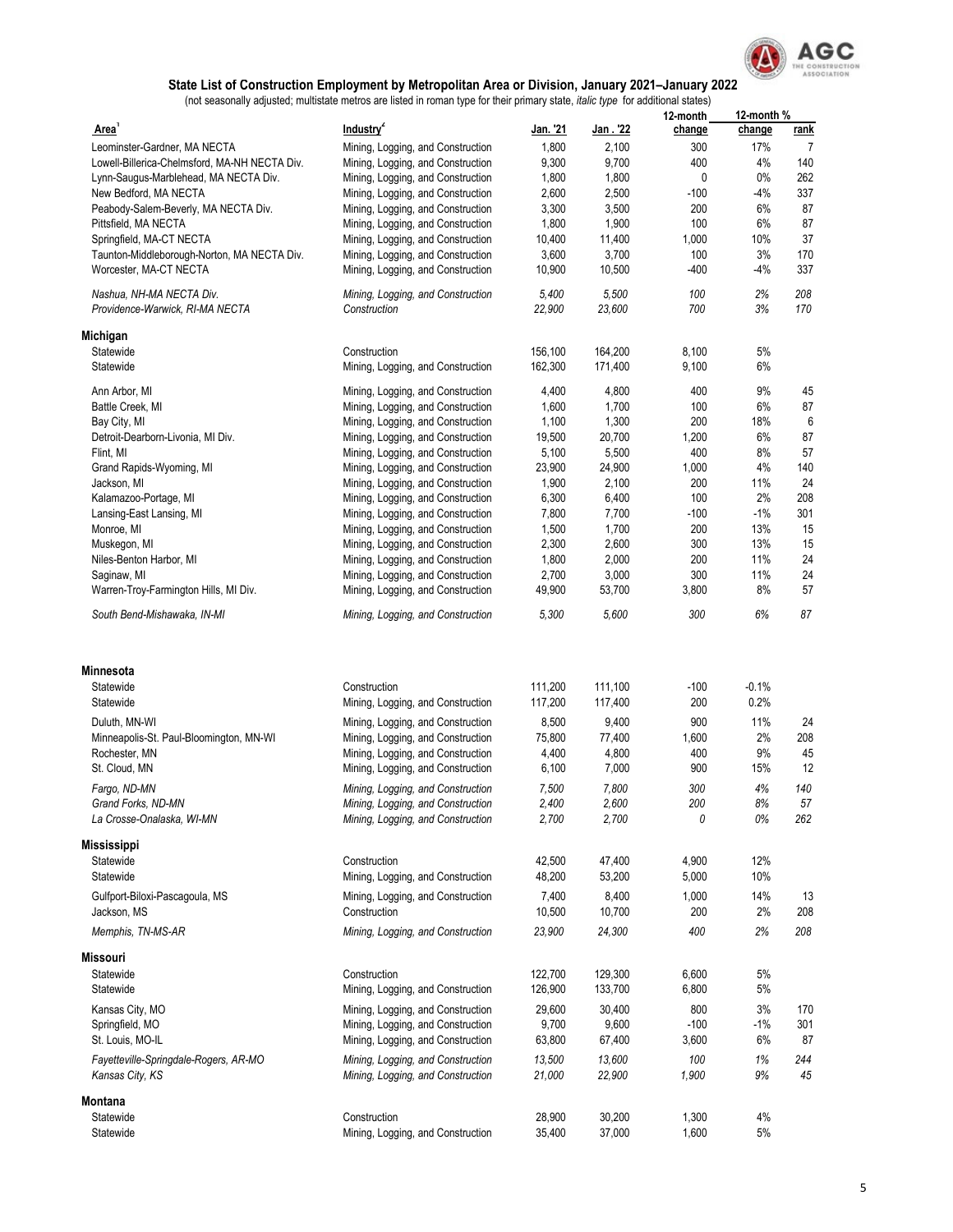

|                                                                                      |                                   |                  |                    | 12-month       | 12-month % |          |
|--------------------------------------------------------------------------------------|-----------------------------------|------------------|--------------------|----------------|------------|----------|
| Area <sup>1</sup>                                                                    | Industry <sup>2</sup>             | Jan. '21         | Jan. 22            | change         | change     | rank     |
| Nebraska                                                                             |                                   |                  |                    |                |            |          |
| Statewide                                                                            | Construction                      | 51,300           | 51,500             | 200            | 0.4%       |          |
| Statewide                                                                            | Mining, Logging, and Construction | 52,300           | 52,500             | 200            | 0.4%       |          |
| Lincoln, NE                                                                          | Mining, Logging, and Construction | 9,400            | 9,500              | 100            | 1%         | 244      |
| Omaha-Council Bluffs, NE-IA                                                          | Mining, Logging, and Construction | 27,700           | 28,700             | 1,000          | 4%         | 140      |
|                                                                                      |                                   |                  |                    |                |            |          |
| Nevada                                                                               |                                   |                  |                    |                |            |          |
| Statewide                                                                            | Construction                      | 91,500           | 93,200             | 1,700          | 2%         |          |
| Statewide                                                                            | Mining, Logging, and Construction | 106,300          | 107,500            | 1,200          | 1%         |          |
| Las Vegas-Henderson-Paradise, NV                                                     | Construction                      | 65,700           | 67,100             | 1,400          | 2%         | 208      |
| Reno, NV                                                                             | Construction                      | 18,200           | 18,700             | 500            | 3%         | 170      |
|                                                                                      |                                   |                  |                    |                |            |          |
| New Hampshire<br>Statewide                                                           | Construction                      |                  |                    |                | 9%         |          |
| Statewide                                                                            |                                   | 26,800<br>27,700 | 29,200<br>30,100   | 2,400<br>2,400 | 9%         |          |
|                                                                                      | Mining, Logging, and Construction |                  |                    |                |            |          |
| Dover-Durham, NH-ME NECTA                                                            | Mining, Logging, and Construction | 1,800            | 1,900              | 100            | 6%         | 87       |
| Manchester, NH NECTA                                                                 | Mining, Logging, and Construction | 5,200            | 5,400              | 200            | 4%         | 140      |
| Nashua, NH-MA NECTA Div.                                                             | Mining, Logging, and Construction | 5,400            | 5,500              | 100            | 2%         | 208      |
| Portsmouth, NH-ME NECTA                                                              | Mining, Logging, and Construction | 2,700            | 2,800              | 100            | 4%         | 140      |
| Haverhill-Newburyport-Amesbury Town, MA-NH NECTA I Mining, Logging, and Construction |                                   | 4,800            | 4,900              | 100            | 2%         | 208      |
| Lawrence-Methuen Town-Salem, MA-NH NECTA Div.                                        | Mining, Logging, and Construction | 3,500            | 4,100              | 600            | 17%        | 7        |
| Lowell-Billerica-Chelmsford, MA-NH NECTA Div.                                        | Mining, Logging, and Construction | 9,300            | 9,700              | 400            | 4%         | 140      |
|                                                                                      |                                   |                  |                    |                |            |          |
| New Jersey                                                                           |                                   |                  |                    |                |            |          |
| Statewide                                                                            | Construction                      | 146,800          | 151,400<br>152,700 | 4,600          | 3%<br>3%   |          |
| Statewide                                                                            | Mining, Logging, and Construction | 148,100          |                    | 4,600          |            |          |
| Atlantic City-Hammonton, NJ                                                          | Mining, Logging, and Construction | 5,300            | 5,300              | 0              | 0%         | 262      |
| Bergen-Hudson-Passaic, NJ                                                            | Mining, Logging, and Construction | 27,900           | 28,000             | 100            | 0.4%       | 261      |
| Camden, NJ Div.                                                                      | Mining, Logging, and Construction | 21,500           | 23,900             | 2,400          | 11%        | 24       |
| Middlesex-Monmouth-Ocean, NJ                                                         | Mining, Logging, and Construction | 38,000           | 37,200             | -800           | $-2%$      | 315      |
| Newark, NJ-PA Div.                                                                   | Mining, Logging, and Construction | 43,200           | 46,300             | 3,100          | 7%         | 74       |
| Trenton, NJ                                                                          | Mining, Logging, and Construction | 5,200            | 5,500<br>3,100     | 300<br>300     | 6%<br>11%  | 87<br>24 |
| Vineland-Bridgeton, NJ                                                               | Mining, Logging, and Construction | 2,800            |                    |                |            |          |
| Allentown-Bethlehem-Easton, PA-NJ                                                    | Mining, Logging, and Construction | 12,200           | 13,200             | 1,000          | 8%         | 57       |
| Wilmington, DE-MD-NJ Div.                                                            | Mining, Logging, and Construction | 16,100           | 16,500             | 400            | 2%         | 208      |
| New Mexico                                                                           |                                   |                  |                    |                |            |          |
| Statewide                                                                            | Construction                      | 45,800           | 48,000             | 2,200          | 5%         |          |
| Statewide                                                                            | Mining, Logging, and Construction | 63,500           | 66,500             | 3,000          | 5%         |          |
| Albuquerque, NM                                                                      | Mining, Logging, and Construction | 24,300           | 24,900             | 600            | 2%         | 208      |
| Las Cruces, NM                                                                       | Mining, Logging, and Construction | 3,800            | 3,800              | 0              | $0\%$      | 262      |
| Santa Fe, NM                                                                         | Mining, Logging, and Construction | 2,800            | 3,100              | 300            | 11%        | 24       |
|                                                                                      |                                   |                  |                    |                |            |          |
| <b>New York</b>                                                                      |                                   |                  |                    |                |            |          |
| Statewide                                                                            | Construction                      | 351,300          | 349,300            | $-2,000$       | $-1\%$     |          |
| Statewide                                                                            | Mining, Logging, and Construction | 355,800          | 354,300            | $-1,500$       | $-0.4%$    |          |
| Albany-Schenectady-Troy, NY                                                          | Mining, Logging, and Construction | 17,800           | 18,100             | 300            | 2%         | 208      |
| Binghamton, NY                                                                       | Mining, Logging, and Construction | 3,200            | 3,600              | 400            | 13%        | 15       |
| Buffalo-Cheektowaga-Niagara Falls, NY                                                | Mining, Logging, and Construction | 17,600           | 19,300             | 1,700          | 10%        | 37       |
| Dutchess County-Putnam County, NY Div.                                               | Mining, Logging, and Construction | 7,800            | 7,600              | $-200$         | $-3%$      | 328      |
| Elmira, NY                                                                           | Mining, Logging, and Construction | 1,200            | 1,200              | 0              | 0%         | 262      |
| Glens Falls, NY                                                                      | Mining, Logging, and Construction | 2,300            | 2,500              | 200            | 9%         | 45       |
| Ithaca, NY                                                                           | Mining, Logging, and Construction | 1,200            | 1,100              | $-100$         | $-8%$      | 354      |
| Kingston, NY                                                                         | Mining, Logging, and Construction | 2,600            | 2,600              | 0              | $0\%$      | 262      |
| Nassau County-Suffolk County, NY Div.                                                | Mining, Logging, and Construction | 73,100           | 75,600             | 2,500          | 3%         | 170      |
| New York City, NY                                                                    | Mining, Logging, and Construction | 138,200          | 130,100            | $-8,100$       | -6%        | 350      |
| Orange-Rockland-Westchester, NY                                                      | Mining, Logging, and Construction | 40,800           | 40,000             | $-800$         | $-2%$      | 315      |
| Rochester, NY                                                                        | Construction                      | 18,800           | 20,300             | 1,500          | 8%         | 57       |
| Syracuse, NY                                                                         | Mining, Logging, and Construction | 11,400           | 12,000             | 600            | 5%         | 111      |
| Utica-Rome, NY                                                                       | Mining, Logging, and Construction | 2,800            | 2,800              | 0              | $0\%$      | 262      |
| Watertown-Fort Drum, NY                                                              | Mining, Logging, and Construction | 1,400            | 1,500              | 100            | 7%         | 74       |
| North Carolina                                                                       |                                   |                  |                    |                |            |          |
| Statewide                                                                            | Construction                      | 231,600          | 235,800            | 4,200          | 2%         |          |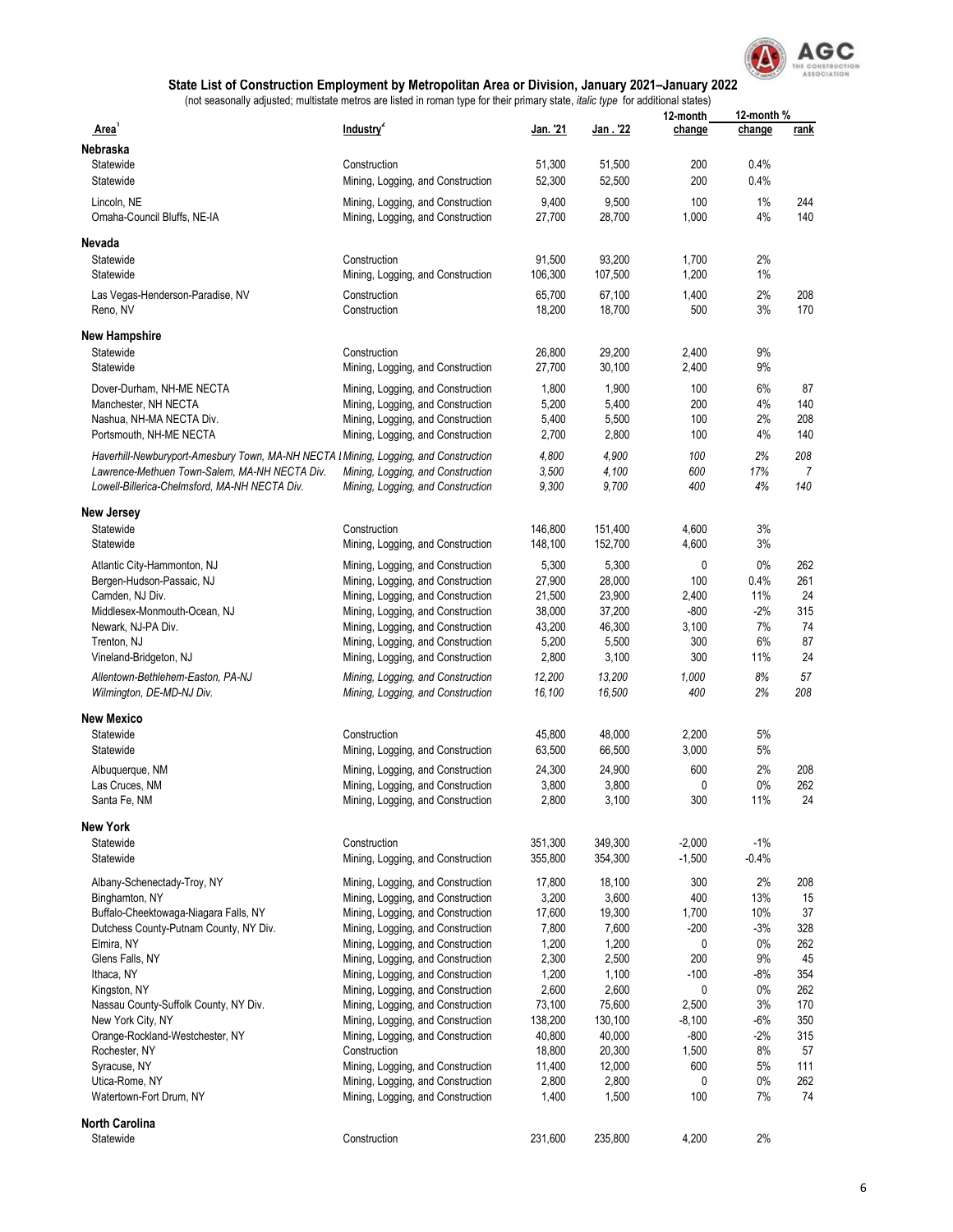

|                                               |                                   |          |           | 12-month   | 12-month % |                |
|-----------------------------------------------|-----------------------------------|----------|-----------|------------|------------|----------------|
| Area <sup>1</sup>                             | Industry <sup>2</sup>             | Jan. '21 | Jan . '22 | change     | change     | rank           |
| Statewide                                     | Mining, Logging, and Construction | 237,100  | 241,200   | 4,100      | 2%         |                |
| Asheville, NC                                 | Mining, Logging, and Construction | 9,400    | 10,000    | 600        | 6%         | 87             |
| Burlington, NC                                | Mining, Logging, and Construction | 3,100    | 3,100     | 0          | 0%         | 262            |
| Charlotte-Concord-Gastonia, NC-SC             | Mining, Logging, and Construction | 68,800   | 69,400    | 600        | 1%         | 244            |
| Durham-Chapel Hill, NC                        | Mining, Logging, and Construction | 9,300    | 9,200     | $-100$     | $-1\%$     | 301            |
| Fayetteville, NC                              | Mining, Logging, and Construction | 4,900    | 5,300     | 400        | 8%         | 57             |
| Greensboro-High Point, NC                     | Mining, Logging, and Construction | 16,500   | 16,900    | 400        | 2%         | 208            |
| Greenville, NC                                | Mining, Logging, and Construction | 3,500    | 3,400     | $-100$     | $-3%$      | 328            |
| Hickory-Lenoir-Morganton, NC                  | Mining, Logging, and Construction | 4,800    | 5,000     | 200        | 4%         | 140            |
| Raleigh, NC                                   | Mining, Logging, and Construction | 42,600   | 44,600    | 2,000      | 5%         | 111            |
| Rocky Mount, NC                               | Mining, Logging, and Construction | 2,500    | 2,500     | 0          | 0%         | 262            |
| Wilmington, NC                                | Mining, Logging, and Construction | 9,600    | 9,800     | 200        | 2%         | 208            |
| Winston-Salem, NC                             | Mining, Logging, and Construction | 11,800   | 11,900    | 100        | 1%         | 244            |
|                                               |                                   |          |           |            |            |                |
| Myrtle Beach-Conway-North Myrtle Beach, SC-NC | Mining, Logging, and Construction | 10,700   | 10,700    | 0          | 0%         | 262            |
| Virginia Beach-Norfolk-Newport News, VA-NC    | Mining, Logging, and Construction | 39,500   | 37,800    | $-1,700$   | -4%        | 337            |
| <b>North Dakota</b>                           |                                   |          |           |            |            |                |
| Statewide                                     | Construction                      | 20,600   | 22,000    | 1,400      | 7%         |                |
| Statewide                                     | Mining, Logging, and Construction | 33,300   | 36,100    | 2,800      | 8%         |                |
|                                               |                                   |          |           |            | 5%         |                |
| Bismarck, ND                                  | Mining, Logging, and Construction | 3,800    | 4,000     | 200        |            | 111            |
| Fargo, ND-MN                                  | Mining, Logging, and Construction | 7,500    | 7,800     | 300<br>200 | 4%<br>8%   | 140            |
| Grand Forks, ND-MN                            | Mining, Logging, and Construction | 2,400    | 2,600     |            |            | 57             |
| Ohio                                          |                                   |          |           |            |            |                |
| Statewide                                     | Construction                      | 203,000  | 215,700   | 12,700     | 6%         |                |
| Statewide                                     | Mining, Logging, and Construction | 211,300  | 224,000   | 12,700     | 6%         |                |
| Akron, OH                                     | Mining, Logging, and Construction | 12,600   | 13,600    | 1,000      | 8%         | 57             |
| Canton-Massillon, OH                          | Mining, Logging, and Construction | 7,300    | 8,100     | 800        | 11%        | 24             |
| Cincinnati, OH-KY-IN                          | Mining, Logging, and Construction | 46,600   | 48,700    | 2,100      | 5%         | 111            |
| Cleveland-Elyria, OH                          | Mining, Logging, and Construction | 33,700   | 36,500    | 2,800      | 8%         | 57             |
| Columbus, OH                                  | Mining, Logging, and Construction | 41,600   | 42,600    | 1,000      | 2%         | 208            |
| Dayton, OH                                    | Mining, Logging, and Construction | 12,800   | 13,500    | 700        | 5%         | 111            |
| Lima, OH                                      | Mining, Logging, and Construction | 1,800    | 1,900     | 100        | 6%         | 87             |
| Mansfield, OH                                 | Mining, Logging, and Construction | 2,000    | 2,100     | 100        | 5%         | 111            |
| Springfield, OH                               | Mining, Logging, and Construction | 1,000    | 1,100     | 100        | 10%        | 37             |
| Toledo, OH                                    | Mining, Logging, and Construction | 11,900   | 13,800    | 1,900      | 16%        | 10             |
| Weirton-Steubenville, WV-OH                   | Mining, Logging, and Construction | 1,400    | 1,700     | 300        | 21%        | $\overline{2}$ |
| Youngstown-Warren-Boardman, OH-PA             | Mining, Logging, and Construction | 7,900    | 8,700     | 800        | 10%        | 37             |
|                                               |                                   |          |           |            |            |                |
| Huntington-Ashland, WV-KY-OH                  | Mining, Logging, and Construction | 6,200    | 6,900     | 700        | 11%        | 24             |
| Oklahoma                                      |                                   |          |           |            |            |                |
| Statewide                                     | Construction                      | 75,800   | 74,000    | $-1,800$   | -2%        |                |
| Statewide                                     | Mining, Logging, and Construction | 102,700  | 102,700   | 0          | 0%         |                |
| Lawton, OK                                    | Mining, Logging, and Construction | 1,500    | 1,600     | 100        | 7%         | 74             |
| Oklahoma City, OK                             | Construction                      | 30,500   | 30,300    | $-200$     | $-1%$      | 301            |
| Tulsa, OK                                     | Construction                      | 23,400   | 23,400    | 0          | 0%         | 262            |
|                                               |                                   |          |           |            |            |                |
| Fort Smith, AR-OK                             | Mining, Logging, and Construction | 4,800    | 4,900     | 100        | 2%         | 208            |
| Oregon                                        |                                   |          |           |            |            |                |
|                                               |                                   |          |           |            |            |                |
| Statewide                                     | Construction                      | 105,700  | 107,800   | 2,100      | 2%         |                |
| Statewide                                     | Mining, Logging, and Construction | 112,200  | 113,900   | 1,700      | 2%         |                |
| Albany, OR                                    | Construction                      | 2,900    | 2,900     | 0          | 0%         | 262            |
| Bend-Redmond, OR                              | Mining, Logging, and Construction | 7,300    | 7,800     | 500        | 7%         | 74             |
| Corvallis, OR                                 | Mining, Logging, and Construction | 1,400    | 1,400     | 0          | 0%         | 262            |
| Eugene, OR                                    | Construction                      | 7,200    | 7,400     | 200        | 3%         | 170            |
| Grants Pass, OR                               | Construction                      | 1,300    | 1,300     | 0          | 0%         | 262            |
| Medford, OR                                   | Construction                      | 4,700    | 4,800     | 100        | 2%         | 208            |
| Portland-Vancouver-Hillsboro, OR-WA           | Construction                      | 73,300   | 74,100    | 800        | 1%         | 244            |
| Salem, OR                                     | Construction                      | 11,900   | 12,500    | 600        | 5%         | 111            |
|                                               |                                   |          |           |            |            |                |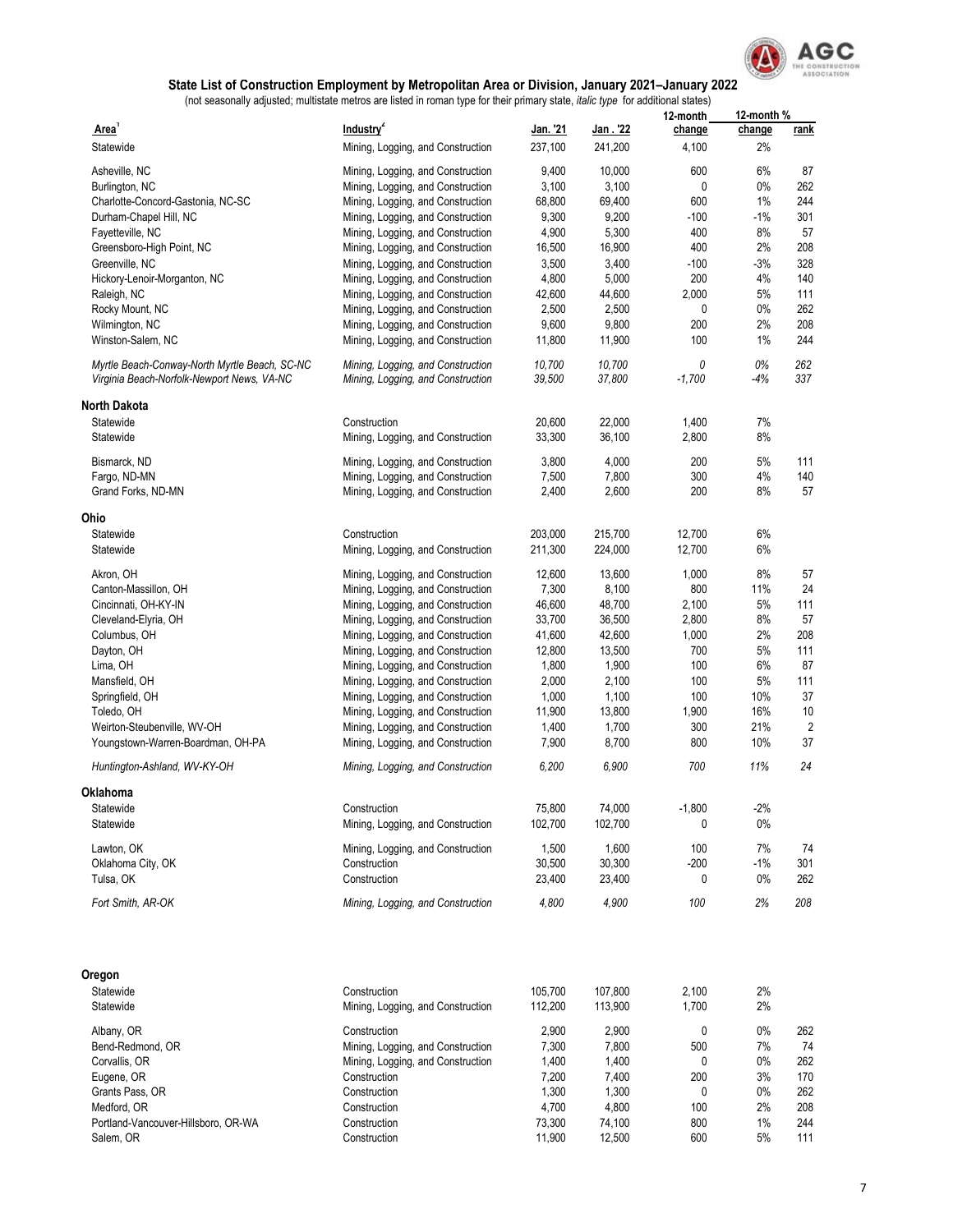

|                                                                                       |                                   |                 |          | 12-month | 12-month % |            |
|---------------------------------------------------------------------------------------|-----------------------------------|-----------------|----------|----------|------------|------------|
| Area'                                                                                 | Industry <sup>2</sup>             | <u>Jan.</u> '21 | Jan. '22 | change   | change     | rank       |
| Pennsylvania                                                                          |                                   |                 |          |          |            |            |
| Statewide                                                                             | Construction                      | 232,700         | 234,900  | 2,200    | 1%         |            |
| Statewide                                                                             | Mining, Logging, and Construction | 253,700         | 256,800  | 3,100    | 1%         |            |
| Allentown-Bethlehem-Easton, PA-NJ                                                     | Mining, Logging, and Construction | 12,200          | 13,200   | 1,000    | 8%         | 57         |
| Altoona, PA                                                                           | Mining, Logging, and Construction | 2,500           | 2,600    | 100      | 4%         | 140        |
| Bloomsburg-Berwick, PA                                                                | Mining, Logging, and Construction | 1,000           | 1,100    | 100      | 10%        | 37         |
|                                                                                       |                                   |                 |          |          |            |            |
| Chambersburg-Waynesboro, PA                                                           | Mining, Logging, and Construction | 2,300           | 2,400    | 100      | 4%         | 140        |
| Delaware County, PA                                                                   | Mining, Logging, and Construction | 11,400          | 11,600   | 200      | 2%         | 208        |
| East Stroudsburg, PA                                                                  | Mining, Logging, and Construction | 1,700           | 1,700    | 0        | 0%         | 262        |
| Erie, PA                                                                              | Mining, Logging, and Construction | 3,600           | 3,900    | 300      | 8%         | 57         |
| Gettysburg, PA                                                                        | Mining, Logging, and Construction | 1,700           | 1,800    | 100      | 6%         | 87         |
| Harrisburg-Carlisle, PA                                                               | Mining, Logging, and Construction | 11,200          | 11,300   | 100      | 1%         | 244        |
| Johnstown, PA                                                                         | Mining, Logging, and Construction | 1,400           | 1,500    | 100      | 7%         | 74         |
| Lancaster, PA                                                                         | Mining, Logging, and Construction | 17,700          | 17,900   | 200      | 1%         | 244        |
|                                                                                       |                                   | 52,000          | 54,200   | 2,200    | 4%         | 140        |
| Montgomery County-Bucks County-Chester County, PA E Mining, Logging, and Construction |                                   |                 |          |          |            |            |
| Philadelphia City, PA                                                                 | Mining, Logging, and Construction | 11,100          | 11,100   | 0        | 0%         | 262        |
| Pittsburgh, PA                                                                        | Construction                      | 53,900          | 52,700   | $-1,200$ | $-2%$      | 315        |
| Reading, PA                                                                           | Mining, Logging, and Construction | 7,200           | 6,900    | $-300$   | $-4%$      | 337        |
| Scranton--Wilkes-Barre--Hazleton, PA                                                  | Mining, Logging, and Construction | 9,200           | 10,000   | 800      | 9%         | 45         |
| York-Hanover, PA                                                                      | Mining, Logging, and Construction | 11,600          | 11,400   | $-200$   | $-2%$      | 315        |
| Newark, NJ-PA Div.                                                                    | Mining, Logging, and Construction | 43,200          | 46,300   | 3,100    | 7%         | 74         |
| Youngstown-Warren-Boardman, OH-PA                                                     | Mining, Logging, and Construction | 7,900           | 8,700    | 800      | 10%        | 37         |
|                                                                                       |                                   |                 |          |          |            |            |
| Rhode Island<br>Statewide                                                             |                                   |                 |          |          |            |            |
|                                                                                       | Construction                      | 17,900          | 17,900   | 0        | 0%         |            |
| Statewide                                                                             | Mining, Logging, and Construction | 18,000          | 18,100   | 100      | 1%         |            |
| Providence-Warwick, RI-MA NECTA                                                       | Construction                      | 22,900          | 23,600   | 700      | 3%         | 170        |
| Norwich-New London-Westerly, CT-RI NECTA                                              | Mining, Logging, and Construction | 3,600           | 3,800    | 200      | 6%         | 87         |
| South Carolina                                                                        |                                   |                 |          |          |            |            |
| Statewide                                                                             | Construction                      | 102,100         | 104,300  | 2,200    | 2%         |            |
|                                                                                       |                                   |                 |          |          |            |            |
| Statewide                                                                             | Mining, Logging, and Construction | 106,400         | 108,700  | 2,300    | 2%         |            |
| Charleston-North Charleston, SC                                                       | Mining, Logging, and Construction | 21,000          | 21,100   | 100      | 1%         | 260        |
| Columbia, SC                                                                          | Mining, Logging, and Construction | 16,600          | 16,500   | $-100$   | $-1%$      | 301        |
| Greenville-Anderson-Mauldin, SC                                                       | Mining, Logging, and Construction | 19,300          | 19,800   | 500      | 3%         | 170        |
| Myrtle Beach-Conway-North Myrtle Beach, SC-NC                                         | Mining, Logging, and Construction | 10,700          | 10,700   | 0        | 0%         | 262        |
| Spartanburg, SC                                                                       | Mining, Logging, and Construction | 7,200           | 7,200    | 0        | 0%         | 262        |
|                                                                                       |                                   |                 |          |          |            |            |
| Augusta-Richmond County, GA-SC<br>Charlotte-Concord-Gastonia, NC-SC                   | Mining, Logging, and Construction | 19,900          | 18,800   | $-1,100$ | $-6%$      | 350<br>244 |
|                                                                                       | Mining, Logging, and Construction | 68,800          | 69,400   | 600      | 1.0%       |            |
| South Dakota                                                                          |                                   |                 |          |          |            |            |
| Statewide                                                                             | Construction                      | 21,800          | 22,200   | 400      | 2%         |            |
| Statewide                                                                             | Mining, Logging, and Construction | 22,700          | 23,300   | 600      | 3%         |            |
| Rapid City, SD                                                                        | Mining, Logging, and Construction | 4,900           | 5,000    | 100      | 2%         | 208        |
| Sioux Falls, SD                                                                       | Mining, Logging, and Construction | 8,600           | 9,300    | 700      | 8%         | 57         |
| Tennessee                                                                             |                                   |                 |          |          |            |            |
| Statewide                                                                             | Construction                      | 130,000         | 136,300  | 6,300    | 5%         |            |
|                                                                                       |                                   |                 |          |          |            |            |
| Statewide                                                                             | Mining, Logging, and Construction | 134,100         | 140,500  | 6,400    | 5%         |            |
| Chattanooga, TN-GA                                                                    | Mining, Logging, and Construction | 11,300          | 11,400   | 100      | 1%         | 244        |
| Clarksville, TN-KY                                                                    | Mining, Logging, and Construction | 3,500           | 3,700    | 200      | 6%         | 87         |
| Cleveland, TN                                                                         | Mining, Logging, and Construction | 1,900           | 1,900    | 0        | 0%         | 262        |
| Jackson, TN                                                                           | Mining, Logging, and Construction | 3,100           | 3,300    | 200      | 6%         | 87         |
| Johnson City, TN                                                                      | Mining, Logging, and Construction | 2,500           | 2,600    | 100      | 4%         | 140        |
| Kingsport-Bristol-Bristol, TN-VA                                                      | Mining, Logging, and Construction | 5,200           | 5,300    | 100      | 2%         | 208        |
| Knoxville, TN                                                                         | Mining, Logging, and Construction | 18,800          |          | 1,000    | $5\%$      |            |
|                                                                                       |                                   |                 | 19,800   |          |            | 111        |
| Memphis, TN-MS-AR                                                                     | Mining, Logging, and Construction | 23,900          | 24,300   | 400      | 2%         | 208        |
| Morristown, TN                                                                        | Mining, Logging, and Construction | 1,800           | 2,100    | 300      | 17%        | 7          |
| Nashville-Davidson--Murfreesboro--Franklin, TN                                        | Mining, Logging, and Construction | 50,000          | 51,300   | 1,300    | 3%         | 170        |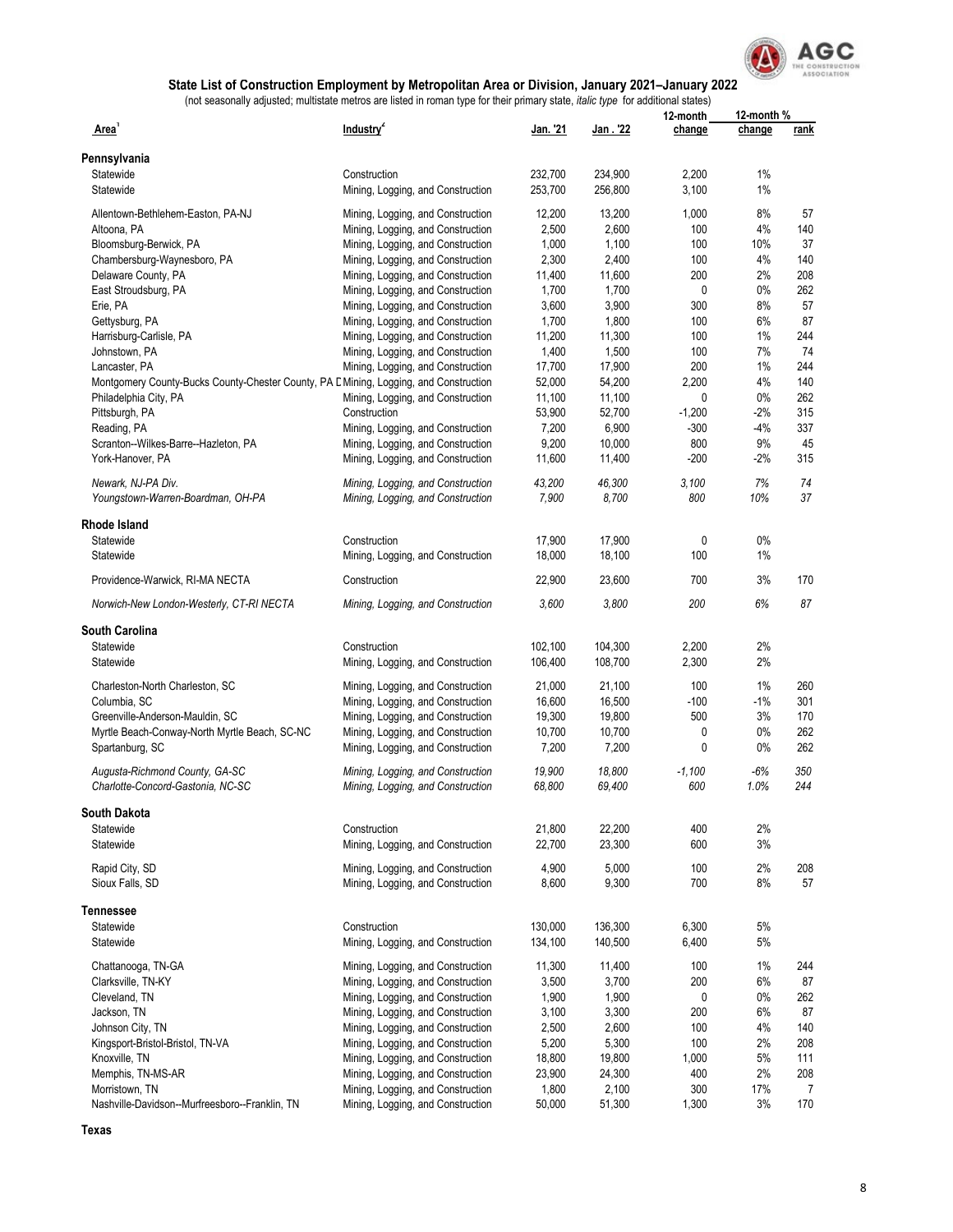

|                                            |                                   |                  |                 | 12-month | 12-month% |      |
|--------------------------------------------|-----------------------------------|------------------|-----------------|----------|-----------|------|
| Area'                                      | Industry <sup>2</sup>             | <u> Jan. '21</u> | <u>Jan. '22</u> | change   | change    | rank |
| Statewide                                  | Construction                      | 706,200          | 744,300         | 38,100   | 5%        |      |
| Statewide                                  | Mining, Logging, and Construction | 879,700          | 936,400         | 56,700   | 6%        |      |
|                                            |                                   |                  |                 |          |           |      |
| Abilene, TX                                | Mining, Logging, and Construction | 4,200            | 4,300           | 100      | 2%        | 208  |
| Amarillo, TX                               | Mining, Logging, and Construction | 7,400            | 7,700           | 300      | 4%        | 140  |
| Austin-Round Rock, TX                      | Mining, Logging, and Construction | 69,800           | 72,100          | 2,300    | 3%        | 170  |
| Beaumont-Port Arthur, TX                   | Mining, Logging, and Construction | 14,700           | 16,200          | 1,500    | 10%       | 37   |
| Brownsville-Harlingen, TX                  | Mining, Logging, and Construction | 3,500            | 3,400           | $-100$   | $-3%$     | 328  |
| College Station-Bryan, TX                  | Mining, Logging, and Construction | 7,000            | 7,200           | 200      | 3%        | 170  |
| Corpus Christi, TX                         | Mining, Logging, and Construction | 18,500           | 19,000          | 500      | 3%        | 170  |
| Dallas-Plano-Irving, TX Div.               | Mining, Logging, and Construction | 142,000          | 149,600         | 7,600    | 5%        | 111  |
| El Paso, TX                                | Mining, Logging, and Construction | 17,000           | 17,600          | 600      | 4%        | 140  |
| Fort Worth-Arlington, TX Div.              | Mining, Logging, and Construction | 70,500           | 73,000          | 2,500    | 4%        | 140  |
| Houston-The Woodlands-Sugar Land, TX       | Construction                      | 199,900          | 210,200         | 10,300   | 5%        | 111  |
| Killeen-Temple, TX                         | Mining, Logging, and Construction | 6,800            | 7,100           | 300      | 4%        | 140  |
| Laredo, TX                                 | Mining, Logging, and Construction | 3,100            | 3,600           | 500      | 16%       | 10   |
| Longview, TX                               | Mining, Logging, and Construction | 11,600           | 11,900          | 300      | 3%        | 170  |
| Lubbock, TX                                | Mining, Logging, and Construction | 8,600            | 9,100           | 500      | 6%        | 87   |
| McAllen-Edinburg-Mission, TX               | Mining, Logging, and Construction | 8,100            | 8,400           | 300      | 4%        | 140  |
| Midland, TX                                |                                   |                  | 31,500          | 3,600    | 13%       | 15   |
|                                            | Mining, Logging, and Construction | 27,900           |                 |          |           |      |
| Odessa, TX                                 | Mining, Logging, and Construction | 13,200           | 14,900          | 1,700    | 13%       | 15   |
| San Angelo, TX                             | Mining, Logging, and Construction | 3,200            | 3,400           | 200      | 6%        | 87   |
| San Antonio-New Braunfels, TX              | Construction                      | 55,900           | 56,300          | 400      | 1%        | 244  |
| Sherman-Denison, TX                        | Mining, Logging, and Construction | 3,200            | 3,200           | 0        | $0\%$     | 262  |
| Texarkana, TX-AR                           | Mining, Logging, and Construction | 2,700            | 2,800           | 100      | 4%        | 140  |
| Tyler, TX                                  | Mining, Logging, and Construction | 6,000            | 6,200           | 200      | 3%        | 170  |
| Victoria, TX                               | Mining, Logging, and Construction | 3,700            | 4,000           | 300      | 8%        | 57   |
| Waco, TX                                   | Mining, Logging, and Construction | 7,900            | 8,100           | 200      | 3%        | 170  |
| Wichita Falls, TX                          | Mining, Logging, and Construction | 2,700            | 2,700           | 0        | $0\%$     | 262  |
|                                            |                                   |                  |                 |          |           |      |
| Utah                                       |                                   |                  |                 |          |           |      |
| Statewide                                  | Construction                      | 115,500          | 119,000         | 3,500    | 3%        |      |
| Statewide                                  | Mining, Logging, and Construction | 123,800          | 128,300         | 4,500    | 4%        |      |
| Logan, UT-ID                               |                                   | 3,500            | 3,600           | 100      | 3%        | 170  |
|                                            | Mining, Logging, and Construction | 20,900           | 20,400          | $-500$   | $-2%$     | 315  |
| Ogden-Clearfield, UT                       | Mining, Logging, and Construction |                  |                 |          |           |      |
| Provo-Orem, UT                             | Mining, Logging, and Construction | 26,300           | 27,500          | 1,200    | 5%        | 111  |
| Salt Lake City, UT                         | Mining, Logging, and Construction | 49,900           | 51,400          | 1,500    | 3%        | 170  |
| St. George, UT                             | Mining, Logging, and Construction | 9,200            | 9,600           | 400      | 4%        | 140  |
| Vermont                                    |                                   |                  |                 |          |           |      |
| Statewide                                  | Construction                      | 13,400           | 13,300          | $-100$   | $-1\%$    |      |
| Statewide                                  | Mining, Logging, and Construction | 14,100           | 14,100          | 0        | $0\%$     |      |
|                                            |                                   |                  |                 |          |           |      |
| Burlington-South Burlington, VT NECTA      | Mining, Logging, and Construction | 5,300            | 5,100           | $-200$   | $-4%$     | 337  |
| Virginia                                   |                                   |                  |                 |          |           |      |
| Statewide                                  |                                   |                  |                 |          | $-1%$     |      |
|                                            | Construction                      | 200,200          | 197,700         | $-2,500$ |           |      |
| Statewide                                  | Mining, Logging, and Construction | 207,100          | 204,800         | $-2,300$ | $-1\%$    |      |
| Charlottesville, VA                        | Mining, Logging, and Construction | 5,500            | 5,400           | $-100$   | $-2%$     | 315  |
| Lynchburg, VA                              | Mining, Logging, and Construction | 5,700            | 5,800           | 100      | 2%        | 208  |
| Northern Virginia, VA                      | Mining, Logging, and Construction | 77,400           | 75,000          | $-2,400$ | $-3%$     | 328  |
| Richmond, VA                               | Mining, Logging, and Construction | 40,000           | 39,200          | $-800$   | $-2%$     | 315  |
| Roanoke, VA                                | Mining, Logging, and Construction | 8,600            | 9,000           | 400      | 5%        | 111  |
| Virginia Beach-Norfolk-Newport News, VA-NC | Mining, Logging, and Construction |                  |                 | $-1,700$ | -4%       | 337  |
|                                            |                                   | 39,500           | 37,800          |          |           |      |
| Kingsport-Bristol-Bristol, TN-VA           | Mining, Logging, and Construction | 5,200            | 5,300           | 100      | 2%        | 208  |
| Washington                                 |                                   |                  |                 |          |           |      |
| Statewide                                  | Construction                      | 211,100          | 218,200         | 7,100    | 3%        |      |
| Statewide                                  | Mining, Logging, and Construction | 216,600          | 223,800         | 7,200    | 3%        |      |
|                                            |                                   |                  |                 |          |           |      |
| Bellingham, WA                             | Mining, Logging, and Construction | 7,600            | 7,600           | 0        | $0\%$     | 262  |
| Bremerton-Silverdale, WA                   | Mining, Logging, and Construction | 5,200            | 5,000           | $-200$   | $-4%$     | 337  |
| Kennewick-Richland, WA                     | Mining, Logging, and Construction | 10,000           | 9,900           | $-100$   | $-1%$     | 301  |
| Longview, WA                               | Mining, Logging, and Construction | 3,600            | 3,900           | 300      | 8%        | 57   |
| Mount Vernon-Anacortes, WA                 | Mining, Logging, and Construction | 3,900            | 4,100           | 200      | 5%        | 111  |
| Olympia-Tumwater, WA                       | Mining, Logging, and Construction | 6,700            | 7,000           | 300      | 4%        | 140  |